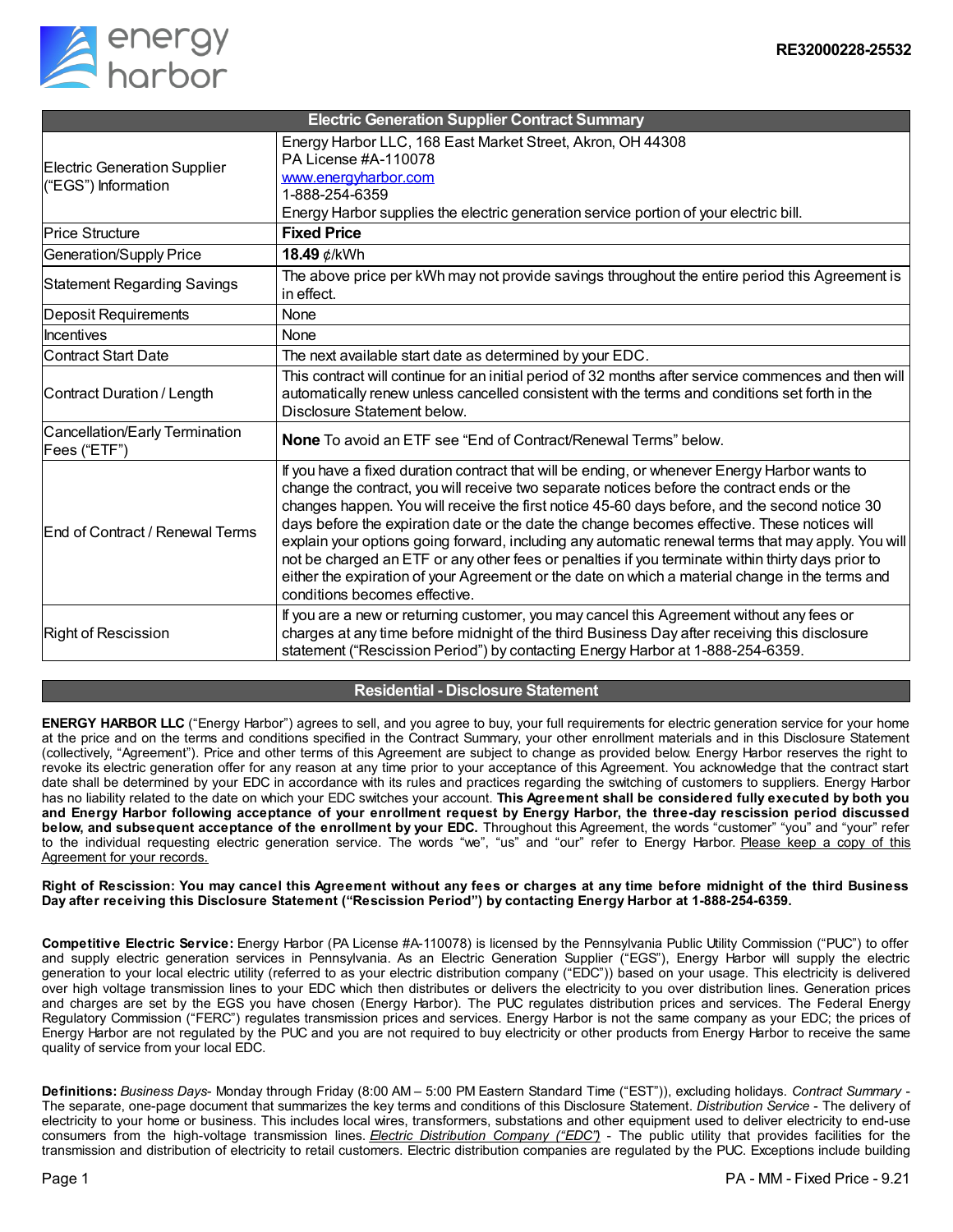

or facility owners or operators that manage their internal distribution system and supply electric power and electric services to occupants of the building or facility. *Generation Charges* - Part of the basic service charges on every customer's bill for producing electricity. Generation service is competitively priced and is not regulated by the Public Utility Commission. This charge depends on the contract between the customer and the supplier. *NERC* – The North American Reliability Corporation. *RTO* - Regional Transmission Organization. *Generation Deactivation/Reliability Must Run (RMR)* - Costs associated with deactivating an electric generating unit, or costs associated with continuing to operate an electric generating unit at the RTO's direction for reliability reasons after its intended deactivation. *Network Integration Transmission Service (NITS)* - Charges that allow a transmission customer to integrate, plan, economically dispatch and regulate its network resources to serve its network load. *Transmission Charges* - Part of the basic service charges on every customer's bill for transporting electricity from the source of supply to the electric distribution company. The Federal Energy Regulatory Commission regulates retail transmission prices and services. This charge will vary with your source of supply. *Transmission Enhancement Charges (TEC)* - Charges for recovery of costs associated with constructing and owning/financing transmission projects. Definitions for "generation charges" and "transmission charges" are defined in accordance with the glossary posted on ww.papowerswitch.com or another successor media platform as determined by the PUC. These and other industry terms can be found on this website.

**Eligibility:** Only customer accounts on residential rate codes are eligible to enroll in this offer from Energy Harbor. The following residential accounts are ineligible for this offer: (1) any customer accounts participating in energy assistance or low-income rate programs that will pay a higher rate or that will otherwise be negatively affected under the Agreement; (2) any customer of an electric cooperative or municipally owned utility; or (3) any net-metered account. Energy Harbor reserves the right to refuse enrollment to any customer with an outstanding balance for past electric service or if your credit standing is otherwise unsatisfactory, as determined solely by Energy Harbor.

**Basic Service Prices and Other Charges:** Throughout the period this Agreement is in effect, you agree to pay Energy Harbor the fixed price indicated in the Contract Summary, which represents the total cost of your electric generation service during the Initial Duration, excluding state and local sales taxes ("Retail Electric Service"). In addition to Energy Harbor's charges, you will be charged by your EDC for distribution and various other services.

In the event of any change in any statute, rule, regulation, order, law, or tariff promulgated by any court, governmental authority, utility, Independent System Operator ("ISO"), Regional Transmission Organization ("RTO") or other service provider, or any change in operating procedure, which alters to the detriment of Energy Harbor its costs to perform under this Agreement, you may receive a notification from Energy Harbor that explains one or more of the situations described above. In such an event, Energy Harbor may offer you modified terms and conditions, including without limitation a change in price, in said notices. You must indicate your affirmative consent to the modified terms and conditions as specified **in the notices.** If you do not contact Energy Harbor to accept the modified terms, this Agreement will terminate on the date specified in the notices, and you will be returned to your EDC for Retail Electric Service, unless you have selected another EGS. Alternatively, Energy Harbor may decide to terminate this Agreement, and you will receive prior written notice of the termination, after which you will be returned to your EDC for Retail Electric Service, unless you have selected another EGS. Whether Energy Harbor offers you new terms or terminates this Agreement under this provision, you will not be responsible for any early termination fees. You must still pay all Energy Harbor charges through the date you are returned to your EDC or switched to another EGS for service.

**Price to Compare –** Your local EDC's price to compare may change from time to time. Energy Harbor cannot guarantee savings over the EDC's rates for the entire period this Agreement is in effect. Any potential savings are limited to a comparison against the EDC's price to compare applicable at the time you enter into this Agreement.

**Length and Renewal of Your Agreement:** Except as otherwise provided for herein, your Retail Electric Service from Energy Harbor will commence on the next available meter reading, following the three (3) day Rescission Period, the acceptance of the enrollment request by Energy Harbor (at its discretion and consistent with the terms set forth herein), and the processing of the enrollment by your EDC. Your Retail Electric Service will continue for the number of months indicated in the Contract Summary ("Initial Duration"). Prior to the expiration of the Initial Duration, you will receive notices as outlined in the "Customer Notification of Changes or End of Agreement" Section below.

**Billing:** You will receive a single bill from your EDC that will contain both your EDC and Energy Harbor charges.

**Early Termination Fees:**Except as otherwise provided in this Agreement, Energy Harbor may charge an early termination fee ("ETF") as set forth in the Contract Summary. You will not be charged an ETF if you terminate this Agreement during the Rescission Period or within thirty (30) days of the date on which this Agreement is scheduled to expire, or changes to the terms of this Agreement of which you have been notified are to take effect.

**Customer Consent and Information Release Authorization:** By entering into this Agreement for Retail Electric Service from Energy Harbor, you understand and agree to the terms and conditions herein. In order to process your enrollment, you authorize Energy Harbor to obtain certain information from your EDC that includes, but is not limited to: account number, billing address and history, payment history, historical and future electricity usage, meter readings, and characteristics of electricity service (referred to herein as "Confidential Information"). Energy Harbor will maintain the confidentiality of Confidential Information, as well as your personal information, such as your name, address and telephone number (referred to herein as "Personal Information") as required by applicable Commission regulations and Federal and State laws. You authorize Energy Harbor to release Confidential and Personal Information in connection with your Retail Electric Service to Energy Harbor's employees, affiliates, lenders, counsel, accountants, contractors or advisors on a need to know basis, provided said individuals agree to ensure its confidentiality in accordance with the aforementioned laws and regulations. Your authorization to release both Confidential and Personal Information shall remain in effect throughout the period this Agreement is in effect, unless revoked in part or in its entirety in writing by you.

**Customer Notification of Changes or End of Agreement:** If you have a fixed duration contract that will be ending, or whenever Energy Harbor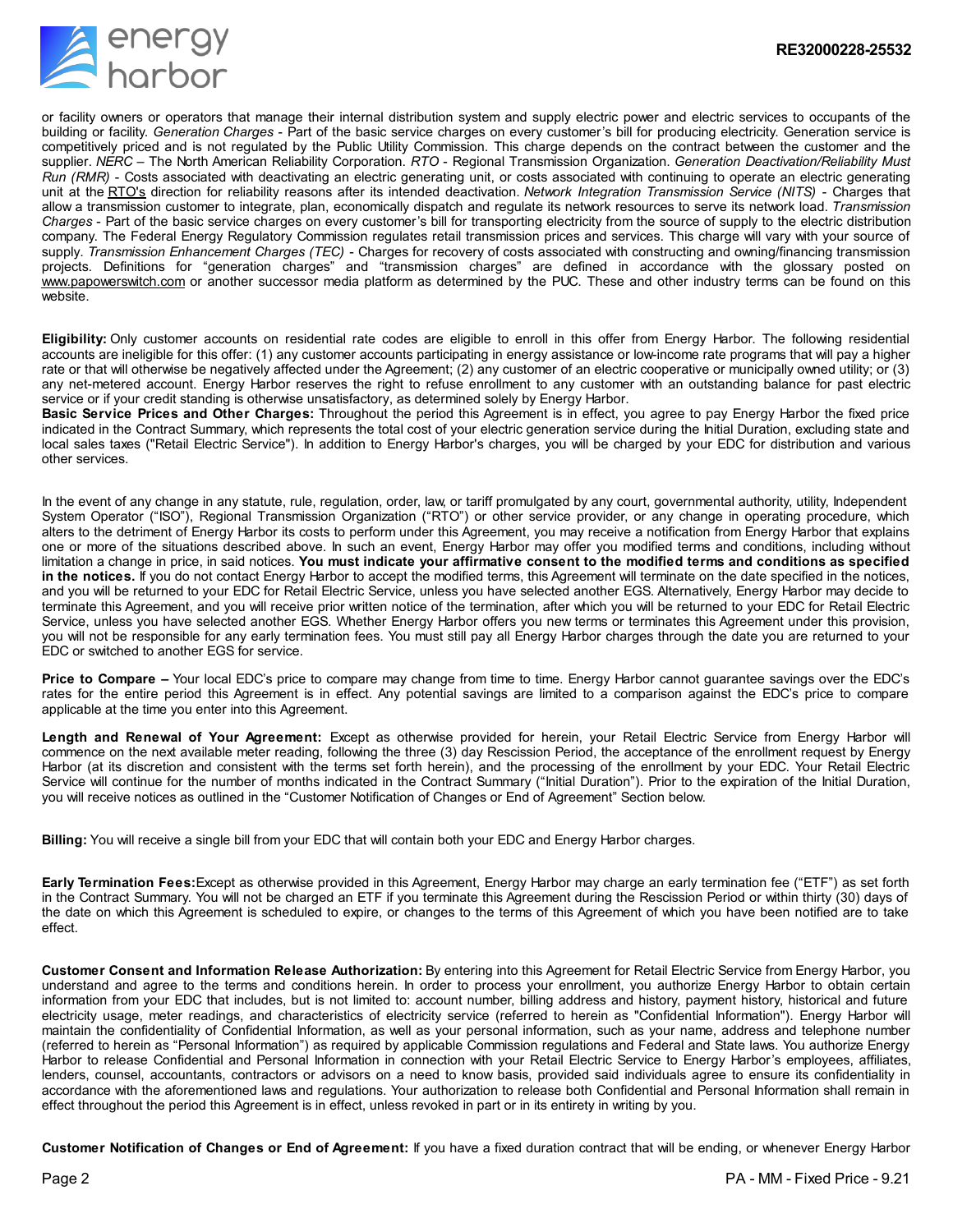

wants to change the contract, you will receive two separate notices before the contract ends or the changes happen. You will receive the first notice 45-60 days before, and the second notice 30 days before the expiration date or the date the change becomes effective. These notices will explain your options going forward, including any automatic renewal terms that may apply. **IF YOU DO NOTAFFIRMATIVELY CANCEL THIS AGREEMENT** AS OUTLINED IN ANY NOTIFICATION, YOUR RETAIL ELECTRIC SERVICE FROM ENERGY HARBOR WILL RENEW AS OUTLINED IN SAID **NOTICE; HOWEVER, YOU MAY CANCEL YOUR RENEWED AGREEMENT AT ANY TIME WITHOUT PENALTIES OR FEES.**

**If You Move:** If you move to a new service address within your existing EDC's service territory, and the EDC is able and willing to transfer Energy Harbor's service, Energy Harbor shall have the sole discretion either to allow this Agreement to continue, or to cancel this Agreement as of the date of your move without prior notice. If you move to a new service address that is outside of your existing EDC's service territory, this Agreement shall be cancelled as of the date of your move without prior notice. You will remain responsible to pay Energy Harbor for any Retail Electric Service used before this Agreement is cancelled.

**Termination:** You may rescind this Agreement with Energy Harbor during the three (3) day Rescission Period by calling Energy Harbor at 1-888- 254-6359. If this Agreement is not rescinded during the Rescission Period, enrollment will be sent to your EDC. A confirmation notice of transfer of service will be sent to you by your EDC at which time you may also cancel this Agreement consistent with the instructions provided by your EDC. If you are a renewing customer, your EDC will not send you a confirmation notice, unless otherwise required by law. Energy Harbor may terminate this Agreement for any nonpayment or any other breach of this Agreement upon thirty (30) days' prior written notice to you of such termination. If you fail to cure any nonpayment or breach of this Agreement within the thirty (30) day notice period, we may terminate the Agreement, even if you subsequently cure the nonpayment or breach after such period has expired. Energy Harbor may also terminate this Agreement upon thirty (30) days' prior written notice to you if there is an act beyond our reasonable control or if we are no longer able to serve you. We also reserve the right to reject your enrollment or terminate this Agreement if:

- You fail to meet or maintain satisfactory credit standing as determined solely by us;
- You fail to meet minimum or maximum threshold consumption levels as determined by us;
- You fail to be eligible for EDC billing throughout the entire period that this Agreement is in effect;
- You provide any false, inaccurate or misleading information to Energy Harbor or the EDC;
- You fail to remain an EDC distribution customer under the applicable rate class throughout the period this Agreement is in effect; or
- You revoke your authorization for release of Confidential and Personal Information.

Upon termination of this Agreement for any reason, you will return to receiving default supply service from your local EDC, unless you have selected another electric generation supplier. The effective date of any termination will be the next applicable meter read date after expiration of the required notice period. Upon any termination, you will remain responsible for all obligations, including without limitation, any ETF or payment for Retail Electric Service charges incurred under this Agreement prior to the effective date of termination.

Limitation of Liability: YOU AGREE THAT NEITHER ENERGY HARBOR NOR ANY OF ITS AFFILIATES OR SUBCONTRACTORS WILL BE LIABLE FOR ANY DAMAGES OR CLAIMS FOR MATTERS WITHIN THE CONTROL OF THE EDC, WHICH INCLUDE MAINTENANCE OF **TRANSMISSION AND/OR DISTRIBUTION SYSTEMS, SERVICE INTERRUPTIONS, LOSS OR TERMINATION OF SERVICE, DETERIORATION OF** RETAIL ELECTRIC SERVICES, METER READINGS OR INJURY TO PERSONS OR DAMAGE TO PROPERTY CAUSED BY THE DELIVERY OR SUPPLY OF ELECTRIC GENERATION SERVICE. NEITHER ENERGY HARBOR NOR ANY OF ITS AFFILIATES OR SUBCONTRACTORS WILL BE RESPONSIBLE FOR ANY FAILURE TO COMMENCE OR TERMINATE RETAIL ELECTRIC SERVICE ON THE DATE SPECIFIED HEREIN DUE TO ANY FAILURE OR DELAY IN ENROLLING YOU WITH THE EDC. ENERGY HARBOR'S LIABILITY WILL BE LIMITED TO DIRECT ACTUAL DAMAGES ONLY, WHICH WILL NOT EXCEED THE AMOUNT OF YOUR SINGLE LARGEST MONTHLY INVOICE DURING THE PRECEDING TWELVE (12) MONTHS. IN NO EVENT WILL ENERGY HARBOR OR ANY OF ITS AFFILIATES OR SUBCONTRACTORS BE LIABLE FOR ANY **PUNITIVE, INCIDENTAL, CONSEQUENTIAL, EXEMPLARY, INDIRECT, THIRD-PARTY CLAIMS OR OTHER DAMAGES WHETHER BASED ON** AGREEMENT, WARRANTY, TORT, NEGLIGENCE, STRICT LIABILITY OR OTHERWISE, OR FOR LOST PROFITS ARISING FROM ANY BREACH **OR NONPERFORMANCE OF THIS AGREEMENT.**

**Assignment :** Upon 60 days' prior written notice to you, Energy Harbor may assign, subcontract or delegate all or any part of our rights and/or obligations under this Agreement, including your payment obligations under this Agreement, without your consent. Your assignment notice will include a reminder that your terms and conditions will not change upon assignment. You may not assign any of your rights or obligations under this Agreement without our prior written consent.

**Dispute Resolution / Class Action and Jury Trial Waiver :** If you have any questions or concerns regarding the terms of service, you may contact us on any Business Day by telephone at 1-888-254-6359 (toll-free) or in writing, any time, at Energy Harbor LLC, Attn: Contract Administration, 168 East Market Street, Akron, OH 44308. Our web address is [www.energyharbor.com](https://omt.energyharbor.com/DocumentTemplate/EditTemplate?id=5#) . **BOTH YOU AND ENERGY HARBOR** AGREE IRREVOCABLY AND UNCONDITIONALLY TO WAIVE ANY RIGHT TO A TRIAL BY JURY OR TO INITIATE OR BECOME A PARTY TO ANY CLASS ACTION CLAIMS IN RESPECT OF ANY ACTION, SUIT OR PROCEEDING DIRECTLY OR INDIRECTLY ARISING OUT OF OR **RELATING TO THIS AGREEMENT.** Nothing in this Agreement shall impair your right to make an informal or a formal complaint to the PUC or to a court with appropriate authority to hear the complaint.

**Questions and Shopping Information:** Contact Energy Harbor with any questions concerning this Agreement. You may also contact the PUC or the Pennsylvania Office of Consumer Advocate ("OCA") if you have any questions about shopping for an electric generation supplier or other matters involving the electric industry. The contact information for the PUC is as follows: Telephone: 1-800-692-7380 from 8:00 am to 5:00 pm (EST) weekdays; Mail: PPUC, 400 North Street, Harrisburg, PA 17120. Website: : www.puc.pa.gov for general information or www.papowerswitch.com, or other successor media platforms as determined by the PUC, for information on shopping for generation service. The OCA contact information is as follows: Telephone: 800-684-6560; Website: www.oca.state.pa.us.